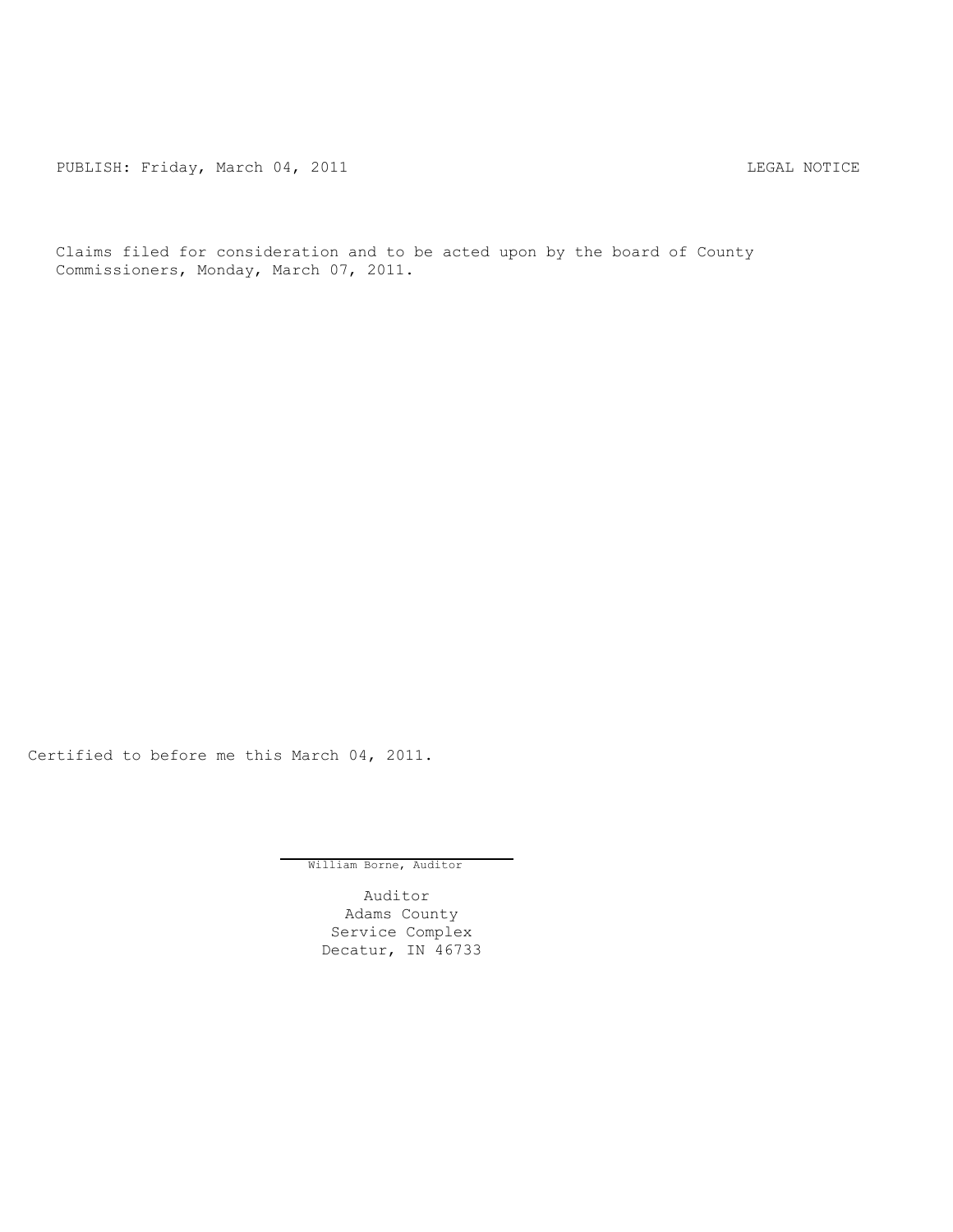

## **Claims Docket for Newspaper Adams County, Indiana**

## For Period: **1/25/2011** to **2/14/2011**

*313 W. Jefferson St. Decatur, IN 46733 (219) 724-2600*

## Date Claims to be Paid: **3/7/2011**

| <b>Vendor</b>                    | Amount    | <b>Vendor</b>                 | Amount    |
|----------------------------------|-----------|-------------------------------|-----------|
| <b>Adams County Auto Supply</b>  | 188.08    | Adams Memorial Hospital       | 31,409.51 |
| Adams County Solid Waste         | 49.12     | <b>Adams County Treasurer</b> | 27.33     |
| Indiana Michigan Power           | 12,081.63 | Appraisal Research Corpor     | 14,743.13 |
| Arnold Lumber Company            | 21.73     | Barker And Sons Wrecker S     | 530.00    |
| Barney's Auto Electric Se        | 140.00    | Beam, Longest, And Neff       | 6,275.00  |
| Berne Ready Mix                  | 94.50     | Berne Tri-Weekly News         | 383.46    |
| Hoosier Blue Flame               | 120.00    | <b>BSN</b> Sports             | 511.72    |
| Butler, Fairman, & Seufer        | 4,070.50  | Bowers, Charles               | 2,333.33  |
| Chet's Pest Control              | 120.00    | Cintas Location #338          | 81.35     |
| City Of Decatur                  | 4,620.90  | Decatur True Value            | 58.24     |
| <b>Complete Printing Service</b> | 973.50    | Craigville Telephone Comp     | 119.00    |
| Sigworth, Darrell W.             | 50.16     | Decatur Daily Democrat        | 499.17    |
| Maximus Consulting               | 1,950.00  | <b>Everett Drainage</b>       | 800.00    |
| Fort Wayne Newspapers, In        | 10.29     | Geneva Police Department      | 80.50     |
| Gordon Food Service              | 3,507.51  | Grimm's Auto                  | 85.19     |
| Hall Signs                       | 3,775.50  | Hilty Engine Service          | 459.67    |
| Imaging Office Systems, I        | 1,405.21  | Indiana Sheriff Assoc.        | 1,250.00  |
| Indiana Stamp Company            | 673.40    | Indiana State Coroners As     | 375.00    |
| Indiana State Police Trai        | 183.00    | <b>Innovative Concepts</b>    | 299.49    |
| Janitors Supply Company          | 177.31    | K-Mart                        | 92.44     |
| Kiess Electric                   | 760.03    | Lehman Feed Mill              | 270.00    |
| Gresla, Mark S. Md               | 420.25    | Maumee River Basin Commis     | 11,272.00 |
| McBride And Son Welding          | 57.00     | Meshberger Brothers Stone     | 3,059.44  |
| Minds Eye Graphics               | 441.00    | Monroe Trophy                 | 120.00    |
| Monroe Water Department          | 161.67    | Moser Motor Sales, Inc.       | 225.00    |
| Nipsco                           | 7,168.86  | Piqua Auto And Truck Repa     | 145.00    |
| Rorick Electric                  | 48.50     | <b>Safety Systems</b>         | 260.00    |
| Selking International            | 128.67    | <b>Shell Fleet Plus</b>       | 63.00     |
| St. Joseph Hospital Labor        | 320.00    | Smith, Teryl R.               | 7.79      |
| Journal Gazette                  | 184.60    | Print Shop                    | 2,708.91  |
| Top Supply Company               | 450.55    | U.S. Postmaster               | 208.00    |
| Wal-Mart / GEMB                  | 269.48    | Welder Services, Inc.         | 45.72     |
| West Payment Center              | 611.50    | Witham Toxicology Laboratory  | 2,171.00  |
| Brite, Christopher               | 53.68     | Burry, Herman, Miller, Brown  | 628.60    |
| Swiss City Veterinary            | 135.00    | National Serv-All #091        | 130.24    |
| CenturyLink                      | 5,462.83  | Patrick Norton                | 248.47    |
| CMC, LLC                         | 7,654.00  | Rudd Equipment                | 343.95    |
| Zep Manufacturing Company        | 549.02    | Myers Furniture               | 330.00    |
| Hobart Sales And Service         | 211.60    | Waste Management              | 184.66    |
| <b>B</b> Secure Alarm Systems    | 341.84    | Bixler Insurance, Inc.        | 413.00    |
| Decatur Veterinary Hospit        | 151.00    | Indiana University            | 35.00     |
| Nimco, Inc.                      | 273.34    | Don Myers Plumbing            | 127.99    |
| Adams County Park And Rec        | 468.49    | Jackson Oil & Solvents, I     | 725.35    |
| Indiana Recorders Associa        | 225.00    | Bob's Locksmith Shop          | 804.98    |
| Gopher                           | 85.96     | Northern District Clerks A    | 60.00     |
| Bowers, Brewer, Garrett &        | 2,710.74  | RDJ Specialties, Inc.         | 940.88    |
| James H. Drew Corporation        | 1,210.80  | Deb Stimpson                  | 51.47     |
|                                  |           |                               |           |
| Chad W. Sprunger                 | 997.89    | Zurcher Tire, Inc.            | 173.25    |